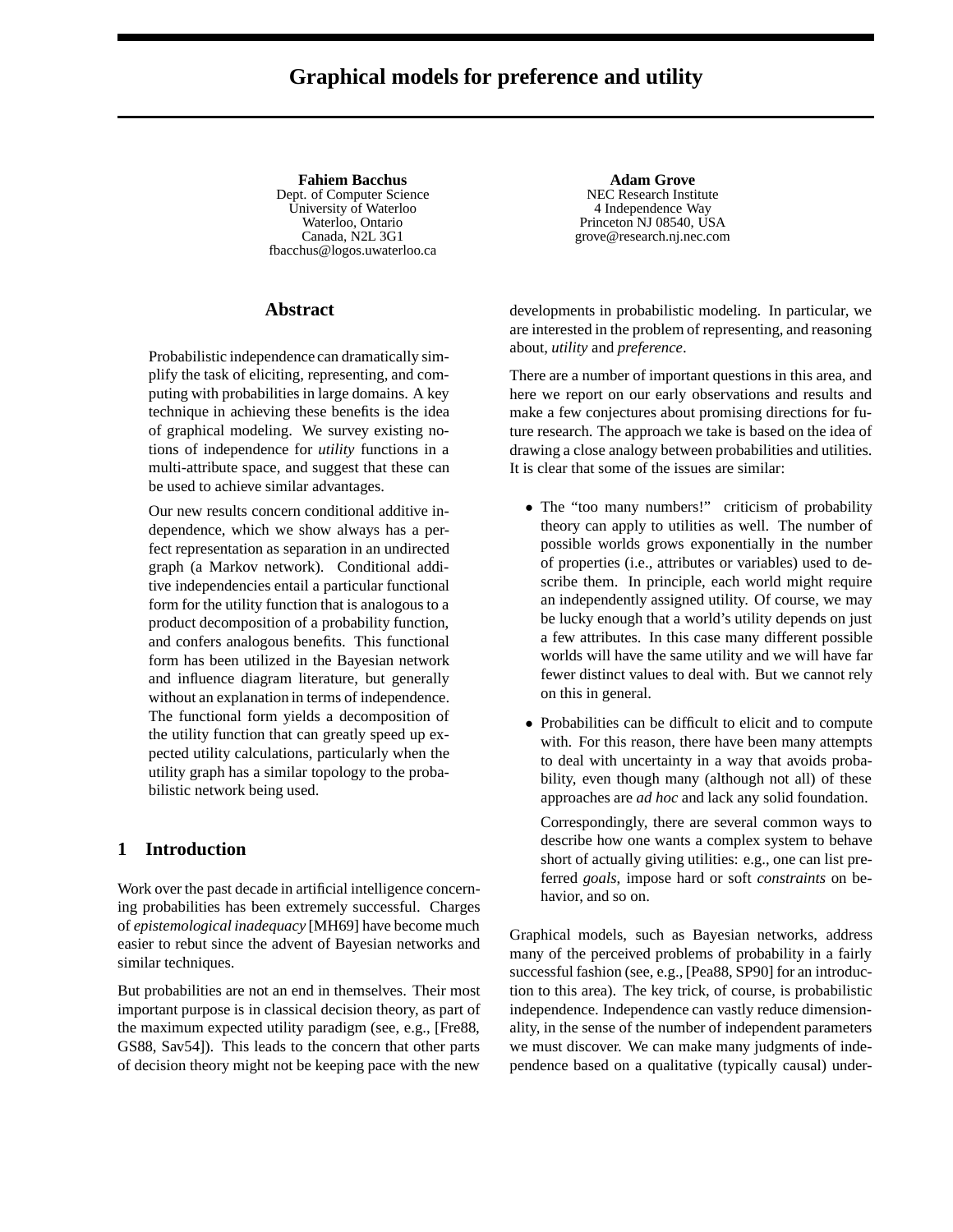standing of the domain, and afterwards elicit or learn the remaining conditional probabilities. But reduction of dimensionality is not the whole story: probabilistic independence lends itself to graphical representations that greatly aid intuition and support relatively efficient computational techniques.

Can a similar story be told for utilities? This is plausible because utility, like probability, is often highly structured. Furthermore, much (but not all) of this structure can be described in terms of *independence*, using one or all of several independence concepts that already exist in the literature. We begin this paper, in Section 2, with background material including a brief survey of some existing independence concepts in utility theory. We note that these concepts are part of a well established field known as *multipleobjective decision theory*, for which [KR76] is an excellent reference.

So far as we are aware, the relevance of the results in this field for artificial intelligence is a largely unexplored topic (although [DW91, DSW91, DW94, DW92] are exceptions to this, and there is a growing collection of work concerned with other aspects of utility such as [Bou94, TP94]). Our main results in this paper are in Section 3 and concern *conditional additive independence* (CA-independence), whose definition is reviewed in Section 2. This concept seems to strike a good balance between being too weak (thus leading to few useful conclusions) and too stringent (thus being infrequently applicable).

Our first result in Section 3 shows that this notion has a precise representation as separation in undirected graphs. This result is closely related to the theory of graphoids and Markov fields; see [Pea88] for a description of these notions.

A utility function satisfies a CA-independence if and only if it can be written in a particular functional form. This functional form is an additive decomposition of the utility function, that is analogous to a product decomposition of a probability function and leads to a similar reduction of dimensionality. Our results show how this functional form can be read directly from the graph that represents the CAindependencies of the utility function.

As we briefly discuss in Section 3.1, an additive utility decomposition can simplify expected utility and related computations. Tatman and Shachter [ST90] show one way to take advantage of this phenomenon in influence diagram computation. If we are given a probabilistic network with a topology that is "similar" to our utility graph, the potential for computational speedup would appear to be especially great. This is implicitly reflected in Jensen et al.'s work [JJD94], which gives another technique for evaluating influence diagrams.

Both [JJD94] and [ST90] take an additive utility function

as their starting point. They do not address the question of where the decomposition comes from. In that sense the results of this paper can be seen to be complementary to these works. We discuss the notions of utility independence that allow such decompositions of the utility function, and make a start at providing some graphical modeling tools for dealing with these notions of independence. The final part of this paper, Section 4, briefly mentions some topics that we believe are promising directions for future work.

# **2 Preliminaries**

Decision theory is useful in a setting where the system (the world) may end up in one of several possible states. If we have some control (via our actions) as to which state obtains, we need to know how to choose the best action. As is well known, there are several axiomatizations of "rational" decision making that lead to the maximum expected utility criterion (see, e.g., [Fre88, GS88, Sav54]). This says that we should attempt to maximize the sum, over all states, of the product of the *probability* and the *utility* of each state. So if the probability distribution depends on the action we take, this criterion can determine the best action. We begin with a very quick review of the relevant concepts, mainly to set up the necessary notation. This review is based on the following sources [Fis82, Fre88, KR76, KLST71].

If there are  $N$  states a probability distribution and utility function have  $N-1$  and  $N-2$  independent parameters, respectively.<sup>1</sup> Unfortunately N is often *very* large, exponential in the number of attributes or variables we use to describe a state. Thus it is important that the utility function possess some structure so as to simplify the tasks of elicitation, representation, and computation. This is of course exactly what graphical models based on independence try to achieve for probabilities.

As in the probabilistic network literature, our first assumption is that the set of states can be represented as a product space over some set of attributes or variables.

**Notation:** Throughout this paper, we assume that  $V =$  $\{v_1,\ldots,v_n\}$  is a fixed set of *n variables*. Each variable v has a domain  $d_v$  of two or more elements.<sup>2</sup> We will generally use lower case letters to denote variables and upper case letters to denote sets of variables. (Note that this is somewhat nonstandard.) Where necessary, Greek letters will denote values for particular variables.

The set of states  $S$  consists of the set of points in the product space  $\prod_{i=1}^{n} d_{v_i}$ . Each  $s \in S$  is thus a vector of *n* values,<br>one value for every variable. Clearly the size of *S* is expoone value for every variable. Clearly the size of  $S$  is expo-

<sup>&</sup>lt;sup>1</sup>Utility theory is invariant with respect to affine transformations of the utility function, which is why only N*−*<sup>2</sup> independent utilities need be found.

 $2$ Everything we say applies for infinite domains as well. Although we implicitly assume that domains are finite in parts of the following, this is for notational and conceptual simplicity only.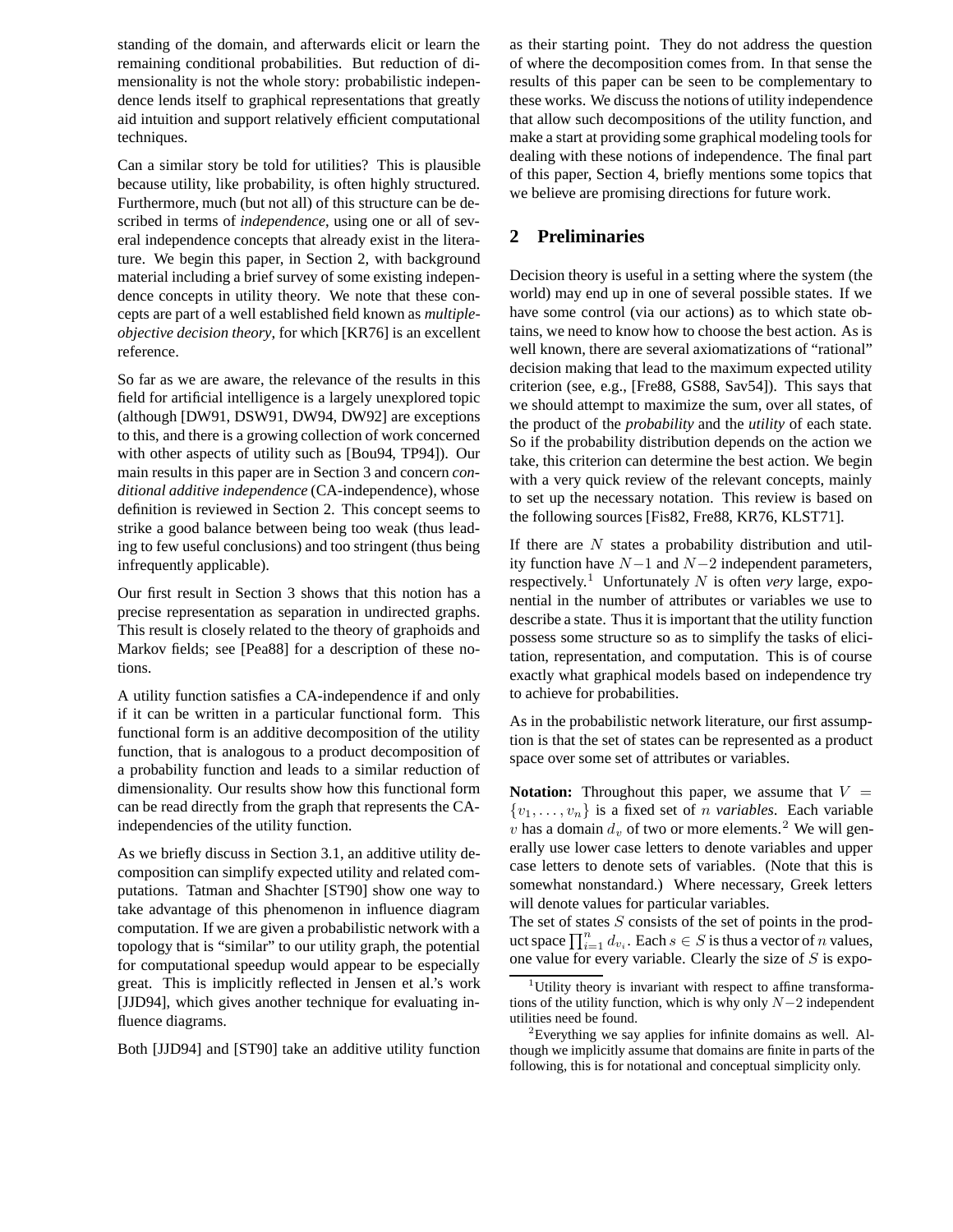nential in the number of variables.

If  $X \subseteq V$  then  $f(X)$  stands for some real valued function all of whose arguments are in  $X$ , i.e.,

$$
f(X): \prod_{v \in X} d_v \longrightarrow I\!\!R
$$

The general form of a utility function is  $u(V)$ , which can thus require exponentially many independent utility assessments.

A utility function u induces a *preference ordering*  $\succeq_u$  on *lotteries*<sup>3</sup> (probability distributions) over S as follows:

$$
p_1 \succeq_u p_2
$$
 iff  $\sum_{s \in S} p_1(s)u(s) \ge \sum_{s \in S} p_2(s)u(s)$ ,

where  $p_1$  and  $p_2$  are two distributions over S. That is, we prefer  $p_1$  to  $p_2$  if  $p_1$  induces greater expected utility. Thus utility serves to characterize not only the agent's values but also its attitudes towards risk: it ranks probabilistic gambles between various outcomes.

In the development of decision theory, it is natural to take the preference relation as primitive. Any relation satisfying fairly weak rationality conditions (which we don't repeat here, but see, e.g., [Sav54, Fis82, Fre88]) corresponds to some utility function exactly as above (that is, furthermore, unique up to affine transformations). This exact correspondence between preference and utility is one of the fundamental theorems of decision theory. In the following, whenever we talk about a preference over  $V$  we mean a preference over lotteries over  $S = \prod_{v \in V} d_v$  satisfying the standard rationality postulates standard rationality postulates.

The first definition of independence we consider is *utility*  $independence$ . Intuitively, a set of attributes  $X$  is utility independent of everything else, if when we hold everything else fixed (i.e., the values of attributes  $V - X$ ), the induced preference structure over  $X$  does not depend on the particular values that  $V - X$  are fixed to. Given utility independence we can assert preferences over (lotteries on)  $X$  that hold *ceteris paribus*—i.e., all else being equal.

**Definition 2.1:** Consider preference  $\succeq$  over  $V, X \subset V$ ,  $Y = V - X$ . Let  $\tilde{\gamma}$  be any particular element of  $\prod_{v \in Y} d_v$ .<br>That is  $\tilde{\gamma}$  is a particular assignment of values to the vari-That is,  $\tilde{\gamma}$  is a particular assignment of values to the variables in Y. Every probability distribution p over  $\prod_{v \in X} d_v$ <br>corresponds to a distribution  $p^*$  on  $S - \Pi$  and such that corresponds to a distribution  $p^*$  on  $S = \prod_{v \in V} d_v$  such that  $p^*$ 's marginal on  $V$  gives prob $p^*$ 's marginal on X is p and  $p^*$ 's marginal on Y gives probability 1 to  $\tilde{\gamma}$ . We define the *conditional preference over* X *given*  $\tilde{\gamma}$ ,  $\succeq_{\tilde{\gamma}}$ , to be the preference ordering such that

$$
p \succeq_{\tilde{\gamma}} q \quad \text{iff} \quad p^* \succeq q^*,
$$

where p and q are any two distributions over  $\prod_{v \in X} d_v$ .

**Definition 2.2** The set of attributes X is *utility independent* of  $V-X$  when conditional preferences for lotteries on X do not depend on the particular value given to  $V - X$ . That is,

$$
\left(\forall \gamma, \gamma' \in \prod_{v \in V-X} d_v\right) p \succeq_{\gamma} q \text{ iff } p \succeq_{\gamma'} q,
$$

where p and q are any two distributions over  $\prod_{v \in X} d_v$ .

Utility independence fails, for instance, if one has a preference reversal between two mixtures of the attributes X, when some attribute in  $V-X$  is changed. Judgments of utility independence would appear to be fairly natural and common; see [KR76] for a very extensive discussion. They are, at heart, judgments about*relevance* and people seem to be fairly good at this in general.

**Example 2.3:** Say that there are only two attributes *health*, with values  $H$  and  $\overline{H}$  (healthy and not healthy), and *wealth* with values W and  $\overline{W}$  (wealthy and not wealthy). If the agent's utility function u is defined as  $u(HW)=5$ ,  $u(H\overline{W})=2$ ,  $u(\overline{H}W)=1$ , and  $u(\overline{HW})=0$ , then it can be seen that for the agent *health* is utility independent of *wealth* and *wealth* is utility independent of *health*. Intuitively, no matter what the agent's wealth is fixed to, it will always prefer gambles that yield H with higher probability. That is, the agent's preference for being healthy is the same no matter if the agent is wealthy or not. The same can be said about its attitude towards being wealthy.

Utility independence is known to have several strong implications. We list a few, using [KR76] as our source. First, utility independence is equivalent to the existence of a utility function with a special functional form:

**Proposition 2.4:** X *is utility independent of its complement in a preference structure*  $\succeq$  *if and only if*  $\succeq$  *corresponds to some utility function of the form:*

$$
u_{\succeq}(V) = f(V\!-\!X) + g(V\!-\!X)h(X)
$$

*where* g *is positive.*<sup>4</sup>

Thus we must assess three functions, but each has fewer than  $|V|$  arguments. This may mean that there are far fewer independent numbers to learn and to store. Most of the interest in utility independence in standard decision theory concerns the case of *mutual utility independence* where every subset of variables is independent of its complement:

**Proposition 2.5:** *Every subset of variables is independent of its complement in*  $\succeq$  *if and only if there exists n functions* 

<sup>&</sup>lt;sup>3</sup>"Lotteries" is one of the traditional terms. It can be misleading in that it tends to imply that the probabilistic structure arises from explicit randomization or "objective" randomness. This may be the case, but on the other hand the probabilities can also be an entirely subjective measure of uncertainty.

<sup>&</sup>lt;sup>4</sup>It is also clearly possible to arrange f and g so that  $h(X) =$  $u \geq (X, \gamma)$  where  $\gamma$  is an aroundy need assignment to  $v \to X$ .<br>The function  $u \geq (X, \tilde{\gamma})$  is sometimes called a *conditional utility*  $u_{\succeq}(X, \tilde{\gamma})$  where  $\tilde{\gamma}$  is an arbitrary fixed assignment to  $V - X$ . *function.*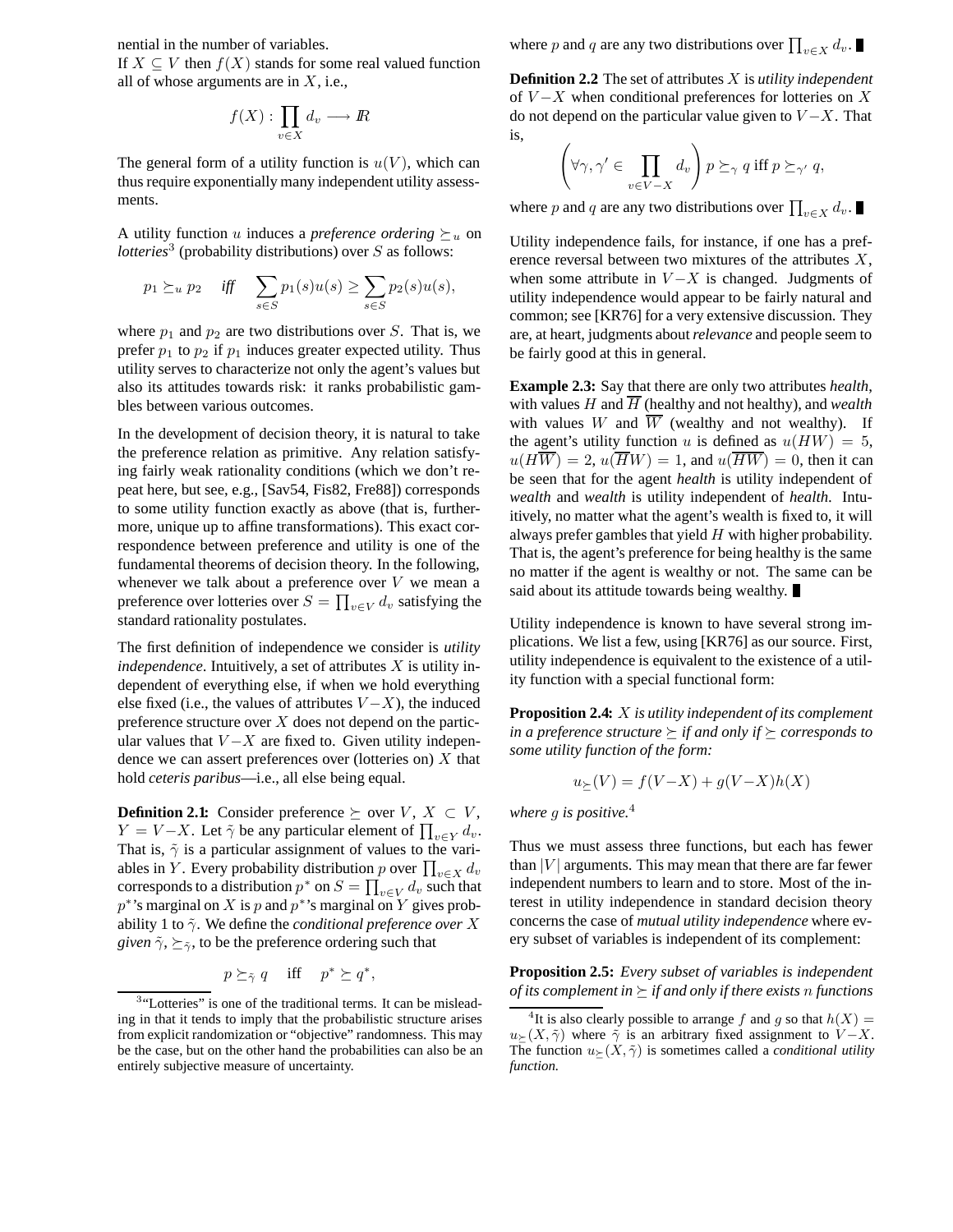$f_i(v_i)$  (i.e., each  $f_i$  depends on a single variable), such that *either*

$$
u_{\succeq}(X) = \prod_{i=1}^{n} f_i(v_i) + c
$$

*for some constant* c*, or*

$$
u_{\ge}(X) = \sum_{i=1}^{n} f_i(v_i).
$$
<sup>5</sup>

This is an extremely strong conclusion, allowing enormous simplification. The precondition of the theorem might seem to require  $O(2<sup>n</sup>)$  utility independence conditions, but since utility independence satisfies various closure properties we do not need this many. There are in fact several sets of  $n$  independencies that suffice; see [KR76]. However, the  $n$  assertions that each attribute individually is independent of the rest are not sufficient. In this case, the result is weaker:

**Proposition 2.6:** *If every variable is utility independent of the rest there is a function*  $f_i(v_i)$  *for each variable, such that*  $u_{\succeq}(V)$  *is a multilinear combination of the f<sub>i</sub>'s.* 

Thus we must assess  $n$  functions as well as (potentially exponentially many) constants to capture the interactions among the  $f_i$ 's. This may still represent a net gain. We suggest in Section 4 that this case might be important for artificial intelligence, and deserves future work.

A much stronger form of independence is *additive independence*. This can be defined in several ways, but the most useful for us is:

**Definition 2.7**: Let  $Z_1, \ldots, Z_k$  be a partition of  $V$ .  $Z_1, \ldots, Z_k$  $Z_k$  is additively independent (for  $\succeq$ ) if, for any probability distributions  $p_1$  and  $p_2$  that have the same marginals on  $Z_i$ for all i,  $p_1$  and  $p_2$  are indifferent under  $\succeq$ , i.e.,  $p_1 \succeq p_2$ and  $p_2 \succeq p_1$ .

In other words, one's preference only depends on the marginal probabilities of the given sets of variables, and not on any correlation between them.

**Example 2.8:** Consider the utility function given in Example 2.3 involving *health* and *wealth*. As the previous example pointed out, *health* was utility independent of *wealth*. However *health* is *not* additively independent of *wealth*. Consider the two probability functions  $p_1$  and  $p_2$ , where  $p_1(HW) = p_1(H\overline{W}) = p_1(\overline{HW}) = p_1(\overline{HW}) = 1/4$ , and  $p_2(H\overline{W}) = p_2(\overline{H}W) = 0, p_2(HW) = p_2(\overline{HW}) = 1/2.$ We have  $p_1(H) = p_2(H) = 1/2$  and  $p_1(W) = p_2(W) =$ 1/2. That is,  $p_1$  and  $p_2$  have identical marginals over *health* and *wealth*. Yet the expected utility under  $p_1$  is 2, while the expected utility under  $p_2$  is  $5/2$ . This shows that there exists two distributions with the same marginals that are not indifferent under the given utility function. That is, *health* and *wealth* are not additively independent.

Intuitively, the agent prefers being both healthy and wealthy more than might be suggested by considering the two attributes separately. It thus displays a preference for probability distributions in which health and wealth are positively correlated.

**Proposition 2.9:**  $Z_1, \ldots, Z_k$  *are additively independent for*  $\succeq$  *iff*  $u_{\succeq}$  *can be written as* 

$$
u_{\succeq}(V) = \sum_{i=1}^{k} f(Z_i)
$$

*for some functions*  $f_i$ .

Naturally, the most interesting case is where all variables are additively independent separately, so that we only need to find one single-argument function for each variable. In the rest of the paper, we will be interested in additive independence for a partition of V into two parts,  $V = X \cup Y$ , unless we say otherwise. It would seem reasonable that these are easier to reason with than independence assertions about arbitrary partitions.

Conditional versions of both additive and utility independence can be defined. The definitions require that the specified independence hold whenever some subset of variables are held fixed. For instance,

**Definition 2.10:** X and Y are *conditionally additively independent* (CA-independent) given Z (X, Y, Z disjoint,  $X \cup Y \cup Z = V$ ) iff, for any fixed value  $\tilde{\gamma}$  of Z, X and Y are additively independent in the conditional preference structure over  $X \cup Y$  given  $\tilde{\gamma}$ .

In this case, we write  $CAI(X, Z, Y)$ .

**Proposition 2.11 :** X *and* Y *are additively independent* given Z iff  $u \succ$  can be written in the form  $f(X, Z)$  +  $f(Z, Y)$ .

### **3 Conditional Additive Independence**

Our main new results concern CA-independence and are presented in this section. As mentioned above, the concept of CA-independence has been defined in the literature, but we have found rather little development of the idea. We nevertheless feel that CA-independence is a useful notion for artificial intelligence. In particular, it is not as strong a requirement as additive independence: it is quite feasible that some variables that are not additively independent become additively independent when the values of some other variables are fixed. Furthermore, while it is not as

 ${}^{5}$ It is more usual to express the  $f_i$  in terms of conditional conditional utility functions and multiplicative constants. This representation is easy to derive, or see [KR76].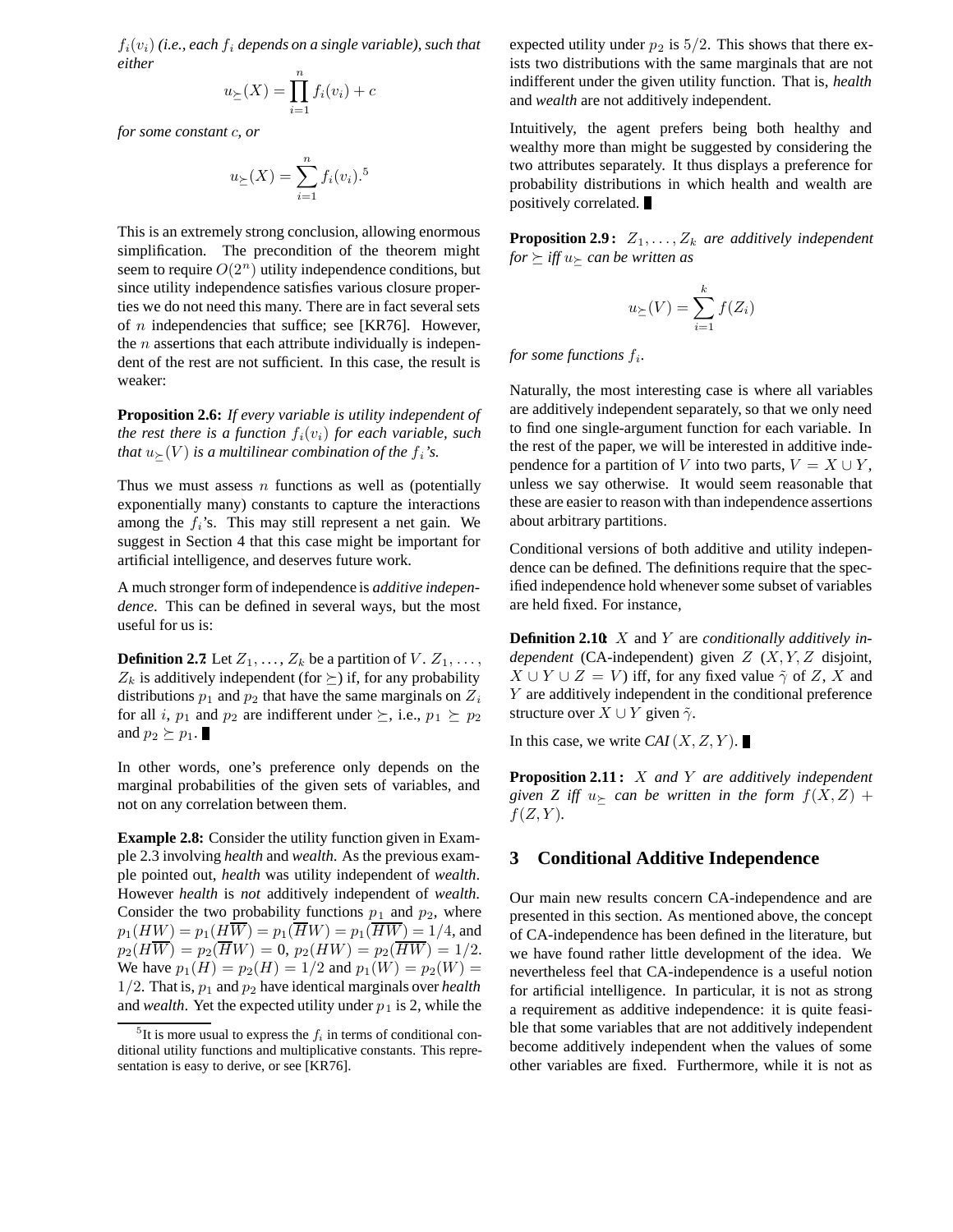generally applicable as utility independence, utility independence often does not yield a decomposition of the utility function that is as computationally useful. In fact, the decomposition yielded by CA-independence can significantly improve the efficiency of computing expected utility (see Section 3.1).

Our results here are that CA-independence is particularly well suited for graphical modeling. In brief, we show the following. First, every utility function has a *perfect* CAindependence graph: a graph in which vertex separation corresponds exactly to CA-independence. And second, it is possible to read directly from the graph the most general functional form for utility functions satisfying the represented independencies. In the presence of nontrivial independencies, this form typically has a much reduced "dimensionality", making elicition, representation, and reasoning far easier.

Our first definition defines the type of functional form we are after. We want the utility to be composed from functions with proper subsets of  $V$  as arguments—the fewer the arguments the better, as the complexity of specifying a function explicitly (i.e., as a table) is exponential in the number of arguments. Furthermore, as mentioned above, the utility should be a linear combination of these subfunctions.

**Definition 3.1:** Let  $Z_1, \ldots, Z_k$  be (not necessarily disjoint) subsets of V. A function  $f(V)$  has an additive decomposition over  $Z_1, \ldots, Z_k$  if

$$
f = \sum_{i=1}^{k} f_i(Z_i)
$$

for some functions  $f_i$ .

Clearly there is no loss of generality to assume that for no  $i, j$  is  $Z_i \subseteq Z_j$ .

This form of functional decomposition has been used before in the literature [JJD94, DDP88, ST90], but without any justification in terms of notions of utility independence. As Proposition 2.11 shows a utility function can be written in this form only if some collection of CA-independencies hold.

Using this definition, we may rephrase Proposition 2.11 as saying that a utility function satisfies  $CAI(X, Z, Y)$  if and only if it has an additive decomposition over  $X \cup Z$ ,  $Z \cup Y$ . Although we are ultimately interested in the components *present* in an additive decomposition (in particular, making them as few and as small as possible), proving the main theorems below sometimes requires that we focus on components that are absent instead.

**Definition 3.2** Let  $Z_1, \ldots, Z_k$  be (not necessarily disjoint) subsets of V. A function  $f(V)$  has an additive decomposition that *avoids*  $Z_1, \ldots, Z_k$  if

$$
f = \sum_{i=1}^{\ell} f_i(Y_i)
$$

for some  $f_i$  and some  $\ell$  subsets  $Y_i \subset V$  such that for no  $i, j$ is  $Z_i \subseteq Y_j$ .

It is easy to verify using Proposition 2.11 that  $CAI(X, Z, Y)$  iff there is an additive decomposition avoiding all  $\{x, y\}$  such that  $x \in X$  and  $y \in Y$ ; we use this in the proofs below.

If  $u$  has a decomposition avoiding  $X$ , and another avoiding Y, does it have another decomposition avoiding both? It might seem plausible that there are functions in which an interaction term in either  $X$  or  $Y$  is necessary, but such that either one of these suffices. However, this is not in fact possible, and the answer to the question above is always yes. The next lemma, which generalizes this claim, will be used in several places subsequently.

**Lemma 3.3:** If a utility function  $u(V)$  has decompositions *avoiding each of*  $X_1, X_2, \ldots, X_k \subset V$  *separately then it has a decomposition avoiding them all.*

### **Proof:** See the appendix.

Now we are in a position to prove our first main result. This says that, for any utility function, there is an undirected graph  $G = (V, E)$  (i.e., the nodes are the attributes) such that *CAI*(*X*, *Z*, *Y*) (for  $X \cup Y \cup Z = V$ ) if and only if  $Z$  separates  $X$  from  $Y$ , i.e., every path from a node in  $X$  to a node in  $Y$  passes through some node in  $Z$ . In the terminology of [Pea88] such a graph is said to be a perfect map of the independence structure. Pearl and Paz [PP89] have given necessary and sufficient conditions for an independence relation to have such a map (see also [Pea88]), and we can simply apply this result in the proof below. Note that if follows that if two attributes are linked by an edge in a perfect graph for CA-independence, then we always care about the (probabilistic) correlation between their values. If there is no edge then, once all the remaining variables are given fixed values, we do not care whether the endpoint attributes are determined independently or not (i.e., this is irrelevant to our preferences).

**Theorem 3.4 :** *The set of CA-dependencies generated by any utility function has a perfect map.*

**Proof:** It is sufficient to simply check each of the five conditions given by Pearl and Paz. The main difficulty is that these conditions concern expressions of the form  $I(X, Y, Z)$  in which  $X \cup Y \cup Z$  need not equal V, but we have not defined CA-independence in this case. So, for the purposes of this proof only, we make the following definition. If  $R = V-X-Y-Z \neq \emptyset$ , then  $CAI(X, Y, Z)$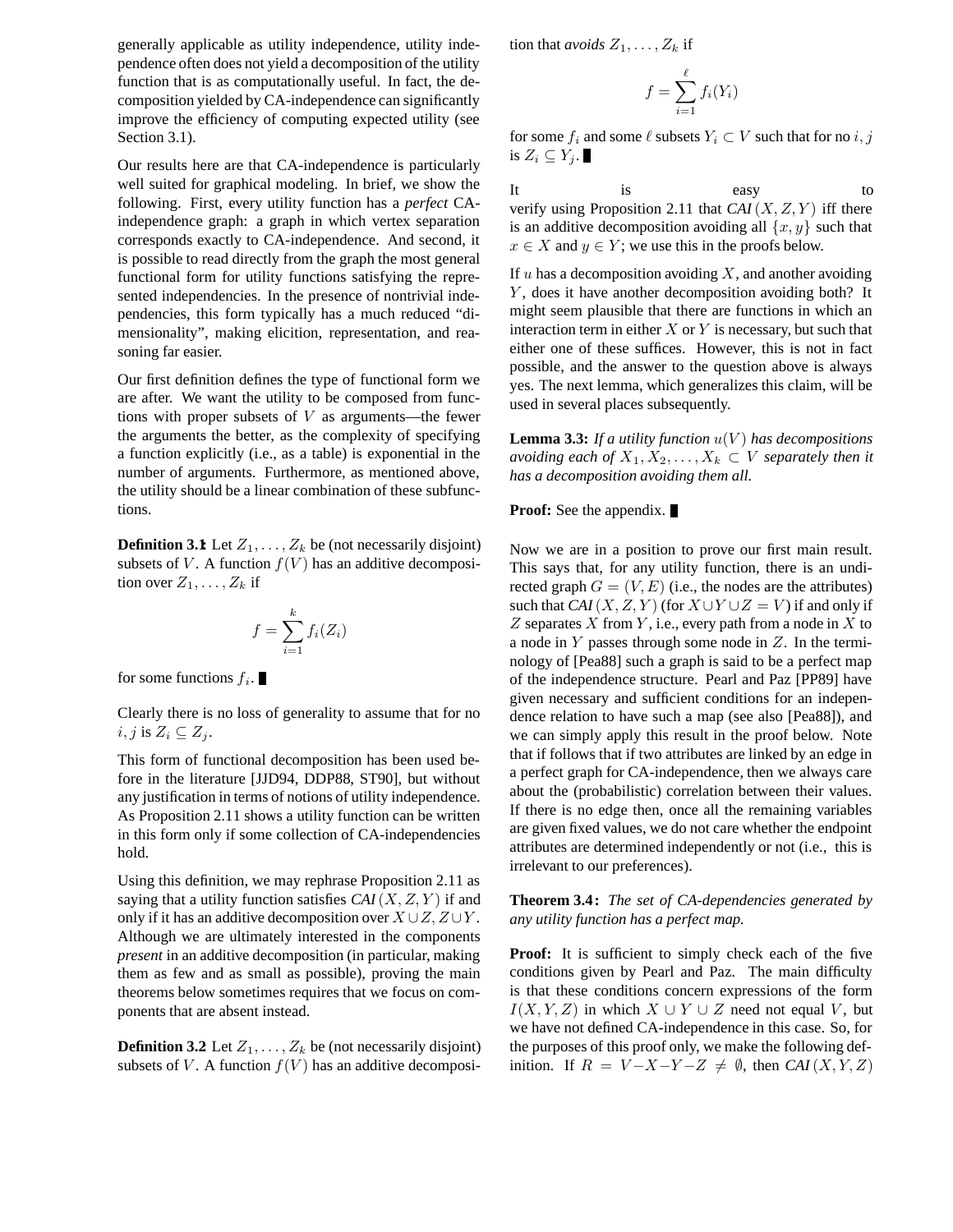holds iff there is some partition  $R = R_1 \cup R_2$  such that *CAI*( $X \cup R_1, Z, Y \cup R_2$ ). We now simply verify the conditions, which must hold for all sets of disjoint arguments.

- **Symmetry:** *CAI*(*X*, *Z*, *Y*)  $\Rightarrow$  *CAI*(*Y*, *Z*, *X*). This is immediate by the definition.
- **Decomposition:** *CAI*(*X*, *Z*, *Y*  $\cup$  *W*)  $\Rightarrow$  *CAI*(*X*, *Z*, *Y*)  $\wedge$  $CAI(X, Z, W)$ . This follows from the extended definition give above (because we can choose  $R_2$  to contain  $W$  or  $Y$  as appropriate).
- **Intersection:** *CAI*(*X*, *Z*∪*W*, *Y*)∧ *CAI*(*X*, *Z*∪*Y*, *W*)  $\Rightarrow$ *CAI*(*X*, *Z*, *Y*  $\cup$  *W*). Let  $R = V - X - Y - Z - W$ . By assumption, there are two partitions of  $R$ ,  $R_1$ ,  $R_2$  and  $R'_1, R'_2$  say, such that  $CAI(X \cup R_1, Z \cup W, Y \cup R_2)$ and  $CAI(X \cup R'_1, Z \cup Y, W \cup R'_2)$  hold. Let  $R''_1$  =  $R_1 \cap R'_1$  and  $R''_2 = R_2 \cup R'_2$ ; note that  $R''_1 \cup R''_2 = R$ . From the above it is easy to verify that, for each  $v_1, v_2$ with  $v_1 \in X \cup R_1''$  and  $v_2 \in Y \cup W \cup R_2''$ , there is an additive decomposition avoiding  $\{v_1, v_2\}$ . By the lemma, there is an additive decomposition avoiding them all at once. Thus  $CAI(X \cup R''_1, Z, Y \cup W \cup R''_2)$ , i.e.,  $CAI(X, Z, Y \cup W)$  as required.
- **Strong union:** *CAI*(*X*, *Z*, *Y*)  $\Rightarrow$  *CAI*(*Y*, *Z* $\cup$ *W*, *X*). This follows easily, because each  $v \in W$  is either in  $R_1$  or  $R_2$  and so, according to the antecedent, the utility can be decomposed so that v appears with  $X \cup Z$  or  $Y \cup Z$ but not both. The consequent allows it to appear with both, and so is strictly weaker.

#### **Transitivity:**

 $CAI(X, Z, Y) \Rightarrow CAI(Y, Z, w) \vee CAI(w, Z, Y)$ where  $w$  is any single variable. By disjointness, we do not consider  $w \in Z$ . Otherwise, find  $R_1$  and  $R_2$ such that  $CAI(X \cup R_1, Z, Y \cup R_2)$ ; these must exist by definition. But then  $w \in R_1$  or  $w \in R_2$ , and in either case the result follows immediately using decomposition.

Thus, we can appeal to Pearl and Paz's result to conclude the proof.

It follows from the proof of this theorem that any CAindependence model induced by a utility function is a *graphoid*, in the sense of [PP89]. The book [Pea88] discusses graphoids, and their graphical maps, in considerable detail. Note that an undirected graphical model of the type we consider is also called a Markov network.

Part of the utility of this theorem is that we can represent and reason about CA-independencies graphically, which is often far more natural. However, another benefit is that we can read the functional form of the utility function directly from its corresponding Markov network in the standard fashion (i.e., by identifying the *cliques* of the graph).

**Theorem 3.5:**  $G = (V, E)$  *is a CA-independence map for a utility function* u *(i.e., all independencies suggested by vertex separation in the graph hold of* u*) if and only if* u *has an additive decomposition over the set of maximal cliques of* G*.*

**Proof:** First, suppose u has such an additive decomposition, and let  $X, Y, Z$  be a partition of V such that Z separates X from Y in G. We must show that  $CAI(X, Z, Y)$ holds of  $u$ . But no clique in  $G$  can contain an element from both  $X$  and  $Y$  (otherwise, no separator would exist). Thus, the hypothesized decomposition has no term involving variables from both  $X$  and  $Y$ . The result now follows from Proposition 2.11.

Conversely, suppose  $G$  is a CA-independence map of  $u$ . Let  $Y$  be a proper superset of any maximal clique. There exists an additive decomposition over cliques if there is a decomposition avoiding all such  $Y$ . By Lemma 3.3, it suffices to consider each Y separately. Suppose, for a contradiction, that it is impossible to avoid Y. Let  $X \subset Y$  be a maximal clique. There must be some  $y \in Y$  such that not all members of  $X$  are connected to  $y$  in  $G$ . (Otherwise,  $X \cup y$  is a larger clique). Let  $x \in X$  not be connected to y by an edge. But then  $V - \{x, y\}$  separates x and y, and so  $CAI({x}, V - {x}, y, {y})$ , hence there is a decomposition avoiding  $\{x, y\}$ , and hence avoiding Y. This gives the necessary contradiction.

This means that we can read a suitable function form directly from the graph, by finding cliques. Unless the graph is complete, this gives us a nontrivial decomposition of  $u$ . By Theorem 3.4, the procedure of finding a graph using CA-independence and then using it this way is capable of revealing all the information inherent in CAindependencies. In a sense, this is quite a strong result. Probabilistic independence does not always admit perfect Markov networks. Thus, while probabilistic independence maps are certainly a useful technique, they do not have the same power as if we were to just reason about independence directly. On the other hand, this contrast is a bit misleading. Although graphical models can capture CAindependence perfectly, the concept of CA-independence itself is somewhat weak.

**Example 3.6:** Consider all utility functions over three variables of the form

$$
u(x, y, z) = f(x, y) + f(y, z) + f(x, z).
$$

It is easy to verify that there are no independencies (utility or additive, conditional or otherwise) that are common to all such functions. The CA-independence is a complete graph (a triangle) and so does not reflect the fact that  $u$  has quite a simple form.

This shows that certain linear functional forms, that entail just the computational and representational advantages we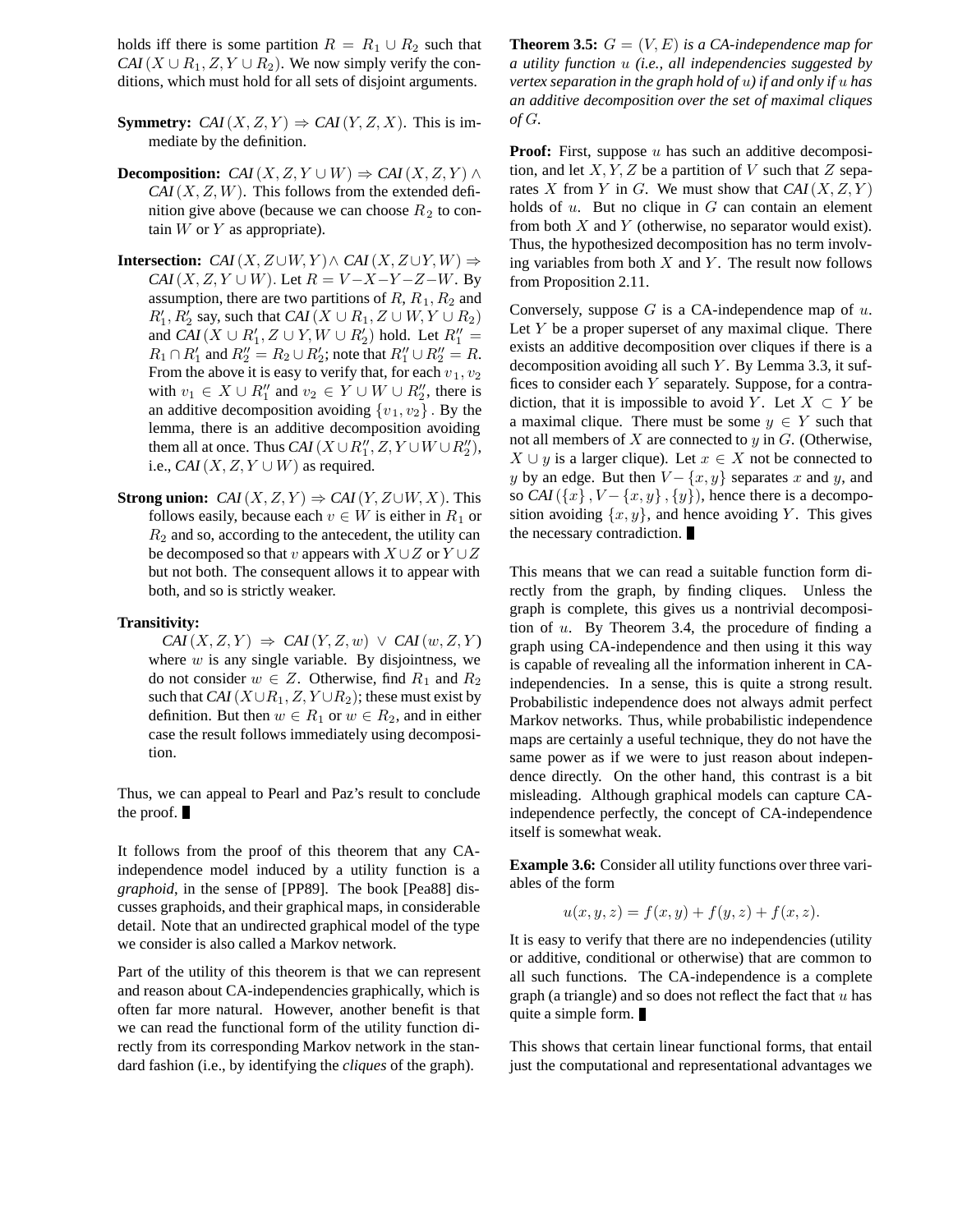seek, are not revealed by the independence concepts seen so far. Are there other concepts of independence that do not have this weakness? The answer is yes.

**Definition 3.7:** Let  $Z_1, \ldots, Z_k$  be sets of variables *not necessarily disjoint* such that  $V = \bigcup_i Z_i, Z_1, \ldots, Z_k$  is *gener-*<br>*alized* additively independent (for  $\succ$ ) if for any probability *alized* additively independent (for  $\succeq$ ) if, for any probability distributions  $p_1$  and  $p_2$  that have the same marginals on  $Z_i$ for all i,  $p_1$  and  $p_2$  are indifferent under  $\succeq$ .

This notion of independence is just like additive independence except that the  $Z_i$  do not need to be disjoint. Now it can be shown that Proposition 2.9 still holds, but with generalized additive independence instead of additive independence.

**Proposition 3.8:**  $Z_1, \ldots, Z_k$  *are generalized additively independent for*  $\succeq$  *iff*  $u_{\succeq}$  *can be written as* 

$$
u_{\succeq}(V) = \sum_{i=1}^{k} f(Z_i)
$$

*for some functions* <sup>f</sup>i*.*

In other words, from Definition 3.1, the  $Z_i$  are generalized additive independent iff the utility function  $u$  has an additive decomposition over them.

This shows that any additive decomposition corresponds exactly to a single assertion of general independence. We have not seen the idea of generalized independence as given above defined explicitly in the literature, or Proposition 3.8 noted. We prove this proposition using the following deceptively powerful result of Fishburn's [Fis82].

**Theorem 3.9:** *[Fishburn] Let*  $\succeq$  *be a preference structure over some collection of states*  $S' \subset S = \prod_{v \in V} d_v$ . We say *that some partition*  $Z_1, \ldots, Z_k$  *of V are additively independent over* S' *if all probability distributions*  $p_1$  *and*  $p_2$  *with* support in S', that have the same marginals on  $Z_i$  for all *i*, and if formation  $\sum_i f(x_i)$ *are indifferent under*  $\succeq$ .

*Then*  $Z_1, \ldots, Z_k$  *are additively independent over* S' *iff there exist functions*  $f_i$  *such that* 

$$
u_{\succeq}(V) = \sum_{i=1}^{k} f_i(Z_i)
$$

*is valid on* S *.*

Fishburn's theorem basically says that Proposition 2.9 continues to hold over *subsets* of the product space (with the appropriate notions restricted to that subset). The ability to restrict to a subset of the product space, and thus impose fixed interdependencies among the variables, is nontrivial; see [KLST71] for other relevant discussion.

**Proof of Proposition 3.8:** Our proof utilizes a technique suggested by Fishburn in [Fis82]. Let  $S = \prod_{v \in V} d_v$ ,

and consider any  $Z_i = \{v_1, \ldots, v_\ell\}$  say. Corresponding to this, we can construct a new variable  $z_i$ , whose domain is isomorphic to  $\prod_{j=1}^{t} d_j$ . Now consider the space  $T = \prod_{i=1}^{k} z_i$ . Each  $s \in S$  corresponds to an element of  $T$  (because S implies a unique value for each of the sets  $T$  (because  $S$  implies a unique value for each of the sets of variables  $Z_i$  and thus for  $z_i$ ), and thus S corresponds to a subset  $T'$  of  $T$ . Instead of probability and preference over S, we can equivalently consider probability and preference over  $T'$ . But note that the marginal probability of  $Z_i$  in S is equal to the marginal probability over  $z_i$  in T'. Thus the assumption of Theorem 3.9 is in fact<br>conjugator to the presentition of Proposition 2.8. Hence equivalent to the precondition of Proposition 3.8. Hence, the preference structure corresponds to a utility function  $u(V) = \sum_{i=1}^{k} f(z_i) \equiv \sum_{i=1}^{k} f(Z_i).$ 

Of course, even though any additive decomposition corresponds to a single generalized independence assertion, it is probably unreasonable to try to discover the latter directly. Thus simpler but more accessible concepts such as (plain) CA-independence will remain important.

#### **3.1 Computation**

It should be clear that an additively decomposable utility function has advantageous computational implications. For instance, if we have no more concise representation of utility than just  $u(V)$ , we must consider each possible state in  $|S|$  individually. This is true no matter how the probability distribution is given to us. But towards the other extreme, if u has an additive decomposition over  $v_1, \ldots, v_k$ (i.e.,  $u(V) = \sum_{i=1}^{n} f_i(v_i)$ ) then we only need to find n<br>marginal probabilities because the expected utility of u is marginal probabilities, because the expected utility of  $u$  is the sum of the expected utilities of the  $f_i$ , by linearity of expectation. Finding these probabilities can be very easy (for instance, linear time given a singly connected Bayesian network; see [Pea88]). This example shows that the advantage of additive utility independence is not simply the reduction of dimensionality. Other decompositions may be as good in this respect, but not offer any clear benefits for computation; for example, consider the product utility functions that can be entailed by mutual utility independence (Propositions 2.5 and 2.6).

To show the possible advantages in somewhat more detail, consider probability distributions given by general Bayesian networks. One of the most popular ways of computing probabilities from a network is to form a join tree; see [LS88, Pea88]. Without going into details, we note that the join tree is a tree of sets of variables. If, for instance,  $C = v_1, v_2, \ldots, v_k$  is a node in the join tree then the domain of C is just the product space  $\prod_{i=1}^{k} d_{v_i}$ . Join trees can be used to maintain the marginal distribution over all nodes C; the complexity of this process is determined by the domain sizes of nodes such as  $C$  (which can of course be exponential, although in many cases will be of reason-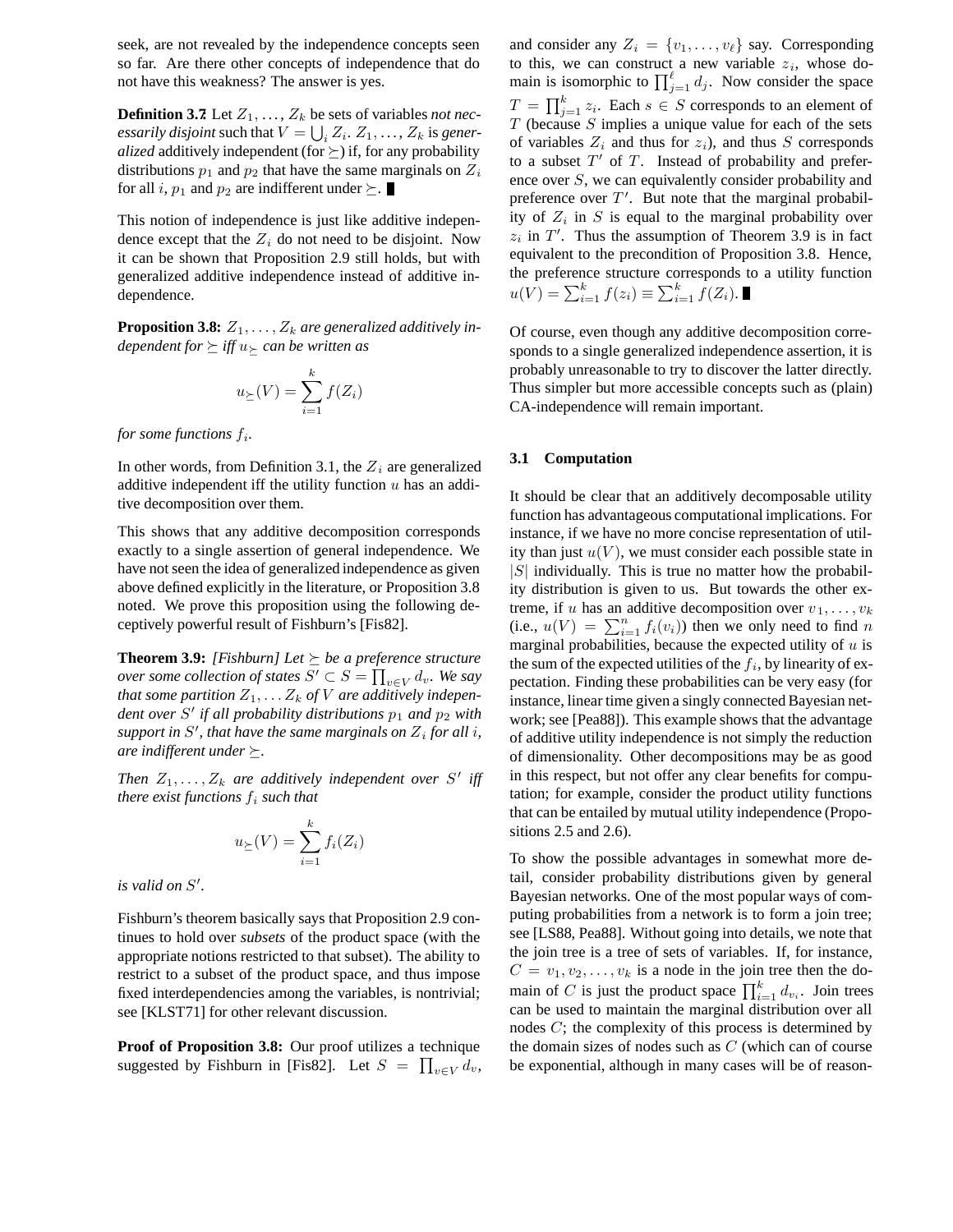#### able size).

Suppose, however, that u is decomposable over  $Z_1, \ldots, Z_k$ and each  $Z_i$  is a subset of some node in the join tree. In this case, expected utility computations can be performed essentially for free, "piggy-backing" on the probability calculations in the probabilistic join tree. Again, this is a consequence of linearity of expectation and the fact that the marginal over  $C$  is enough to calculate the expectation of any  $f(Z_i)$  with  $Z_i \subseteq C$ . If this *containment property* (see [DDP88]) property does not hold, we may need to add edges to the Bayesian network or join tree to establish it. In this case, the extra cost involved in calculating expected utility is a function of the number of edges we need to add. Roughly speaking, the greater the similarity between the Bayesian network (or join tree) and the utility graph, the less extra work will be required to compute expected utility. The technique presented by Jensen et al. [JJD94] for evaluating influence diagrams uses such ideas, as does the somewhat related proposal of Dechter et al. [DDP88] in the context of constraint satisfaction.

Another very relevant work is [ST90], which also uses decomposable utility functions (there called "separable") for evaluating influence diagrams. But this paper deals with both additive and multiplicative decompositions, and so perhaps does not offer as much potential savings as, say, Jensen et al.'s proposal. Finding out whether this is really so would be helped by a more precise analysis of how a utility independence independence structure, and its similarity (or otherwise) to a given probabilistic independence structure, can affect computational efficiency. We hope to address this issue in future work.

# **4 Conclusions and Future Work**

A direct extension of this work would be to investigate the possibility and usefulness of graphical models for other relevant concepts of independence. Von Stengel [vS88], utilizing the work of Gorman [Gor68], has shown that a utility function can be graphically represented as a composition tree that captures its utility independencies. The nodes of this tree are subsets of variables, with the root being equal to  $V$ . Besides this work on utility independence however, there seems to have been little else done in this area.

For instance, are there models using directed graphs (like Bayesian networks) for additive independence? What about generalized additive independence? The case of utility independence also deserves further attention. Gorman's composition tree approach leaves us with a graphical model that is quite distinct from graphical probabilistic models where the nodes represent single variables rather than sets of variables. Hence, it is not clear how such a model can be utilized in conjunction with modern techniques of probability structuring.

It may turn out that the use of graphical models for utility representation only has a limited usefulness. On a broader level, though, we are convinced that decision theory is a critical part of artificial intelligence and thus there should be more work, in various directions, towards more sophisticated utility modeling. Having said this, research in utility modeling need not start from nothing, but can and should draw on the considerable amount of existing ideas and techniques in other disciplines.

We close by discussing one fairly speculative topic for future research. Although we are firm believers in the standard decision theory paradigm, it is surely the case that utility (like, perhaps, probability) is not always a concept that the AI "end-user" should have to deal with directly. Utilities determine the purpose of a decision making process, but it seems at least as common and sometimes more natural to specify this purpose using such concepts as goals, constraints, and so on. If we could give the idea of a "goal" clear and complete semantics in terms of utility functions, we could compile a specification in terms of goals into one in terms of utility (so that decision theory could then be used). But finding such semantics is certainly not a trivial task. We must cope with interacting and even contradictory goals, conditional goals, and more. We should also interpret goals in a natural fashion, which is likely to demand default reasoning of some sort. For instance, given two separate goals  $A$  and  $B$ , it is often reasonable that the conjunction  $A \wedge B$  is a desirable thing to achieve as well, unless there is a specific reason to believe otherwise. This is something like a default assumption of independence over goals. Taking this idea literally would involve ideas such as Proposition 2.6, but there appear to be numerous complicating factors including: the rich structure of goals and preference stated in a logical language, which may not match the nice factorization of the state space assumed in Section 2; the implications of making this independence a default, and the interaction with all the other default assumptions that might be necessary; the notion of conditional goals and the various logical issues they raise; and so on. As we have said, some work in this direction exists [Bou94, DW91, DSW91, DW94, TP94], but there remains much to be done.

### **References**

- [Bou94] C. Boutilier. Towards a logic of qualitative decision theory. In *Principles of Knowledge Representation and Reasoning: Proceedings of the 4'th International Conference (KR'94)*, 1994.
- [DDP88] R. Dechter, A. Dechter, and J. Pearl. Optimization in constraint networks. In R. M. Oliver and J. Q. Smith, editors, *Influence Diagrams Belief Nets and Decision Analysis*, pages 411– 425. Wiley, 1988.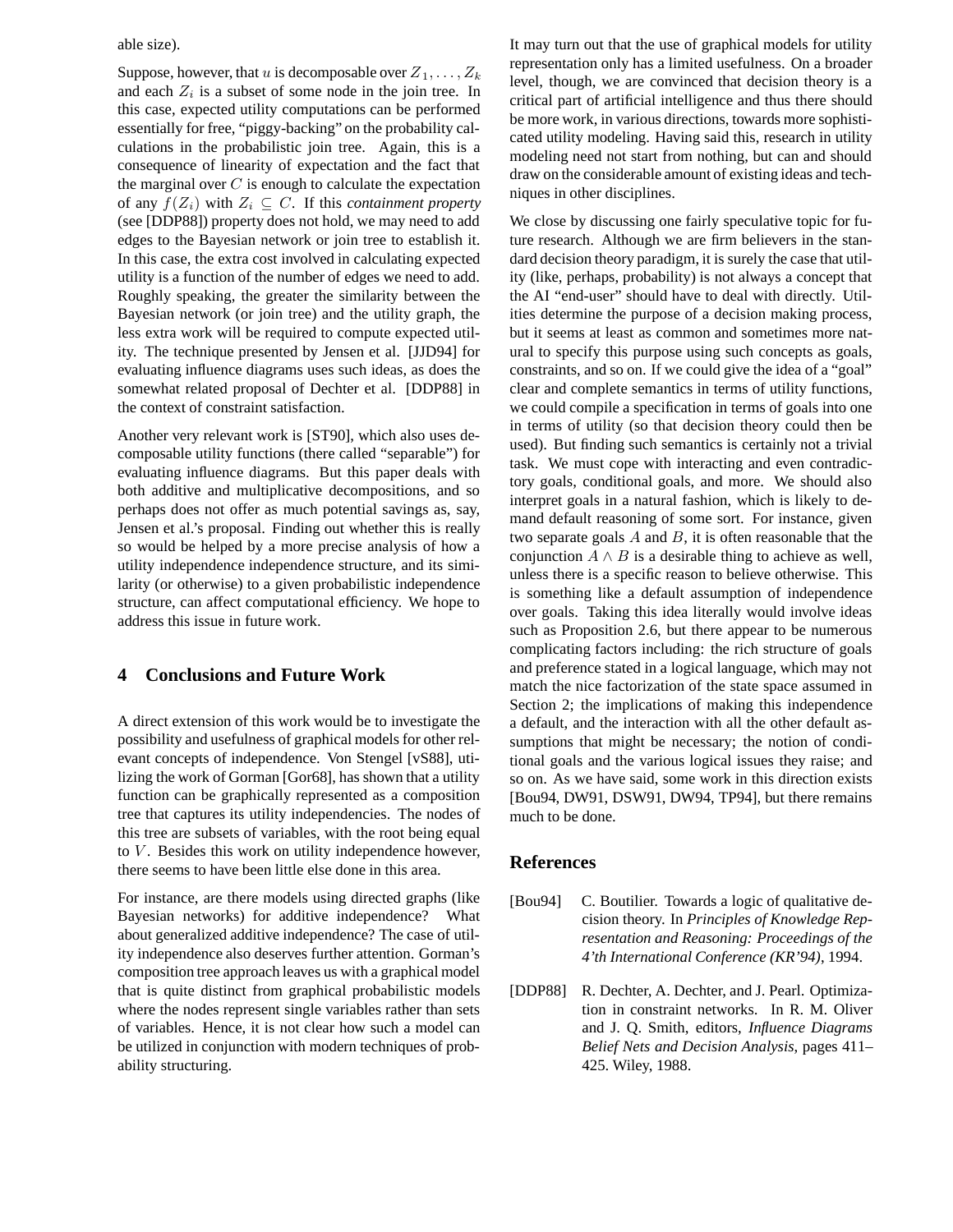- [DSW91] J. Doyle, Y. Shoham, and M. P. Wellman. A logic of relative desire (preliminary report). In *Proc. 6th International Symposium on Methedologies for Intelligent Systems*, pages 16–31, 1991.
- [DW91] J. Doyle and M. P. Wellman. Preferential semantics for goals. In *Proc. 9th National Conference on Artificial Intelligence (AAAI '91)*, pages 698–703, 1991.
- [DW92] J. Doyle and M. P. Wellman. Modular utility representation for decision-theoretic planning. In *Proc. 1st International Conference on Artificial Intelligence Planning Systems (AIPS-92)*, pages 236–242, 1992.
- [DW94] J. Doyle and M. P. Wellman. Representing preferences as *ceteris paribus* comparatives. In *AAAI Spring Symposium on decision-theoretic planning*, pages 69–75, 1994.
- [Fis82] P. C. Fishburn. *The Foundations of Expected Utility*. Reidel, Dordrecht, 1982.
- [Fre88] S. French. *Decision Theory*. Ellis Horwood, Chichester, West Sussex, England, 1988.
- [Gor68] W. M. Gorman. The structure of utility functions. *Review of Economic Studies*, 35:367– 390, 1968.
- [GS88] P. Gärdenfors and N. Sahlin, editors. *Decision*, *Probabilility, and Utility: Selected Readings*. Cambridge University Press, Cambridge, 1988.
- [JJD94] F. Jensen, F. V. Jensen, and S. Dittmer. From influence diagrams to junction trees. In *Proc. Tenth Annual Conference on Uncertainty Artificial Intelligence*, 1994.
- [KLST71] D. H. Krantz, R. D. Luce, P. Suppes, and A. Tversky. *Foundations of Measurement*. Academic Press, New York, 1971.
- [KR76] R. L. Keeney and H. Raiffa. *Decisions with Multiple Objectives: Preferences and Value Tradeoffs*. Wiley and Sons, New York, 1976.
- [LS88] S. L. Lauritzen and D. J. Spiegelhalter. Local computations with probabilities on graphical structures and their application to expert systems. *Journal of the Royal Statistical Society B*, 50(2):240–265, 1988.
- [MH69] J. M. McCarthy and P. J. Hayes. Some philosophical problems from the standpoint of artificial intelligence. In D. Michie, editor, *Machine Intelligence 4*, pages 463–502. Edinburgh University Press, Edinburgh, UK, 1969.
- [Pea88] J. Pearl. *Probabilistic Reasoning in Intelligent Systems*. Morgan Kaufmann, 1988.
- [PP89] J. Pearl and A. Paz. Graphoids: A graphbased logic for reasoning about relevance relations. In B. Du Boulay, editor, *Advances in Artificial Intelligence—II*. North-Holland, New York, 1989.
- [Sav54] L. J. Savage. *The Foundations of Statistics*. Dover, New York, 1954.
- [SP90] G. Shafer and J. Pearl, editors. *Readings in Uncertain Reasoning*. Morgan Kaufmann, San Mateo, CA, 1990.
- [ST90] R. D. Shachter and J. A. Tatman. Dynamic programming and influence diagrams. *IEEE Transactions on Systems, Man, and Cybernetics*, 20(2):365–379, 1990.
- [TP94] S. Tan and J. Pearl. Qualitative decision theory. In *Proc. 12th National Conference on Artificial Intelligence (AAAI '94)*, pages 928–932, 1994.
- [vS88] B. von Stengen. Decomposition of multiattribute expected-utility functions. *Annals of Operation Research*, 16:161–184, 1988.

# **A Proof of Lemma 3.3**

**Lemma:** If a utility function  $u(V)$  has decompositions *avoiding each of*  $X_1, X_2, \ldots, X_k \subset V$  *separately then it has a decomposition avoiding them all.*

**Proof:** We prove this by contradiction, so suppose that an additive decomposition avoiding all the  $X_i$  is not possible. Roughly speaking, we will consider instead some additive decomposition that comes "as close as possible" in a certain sense to the desired form and then, for a contradiction, show that it can be always be improved. For any decomposition of u, over some  $Y_1, \ldots, Y_l$ , identify the "largest"  $Y_i$  as that set which 1) contains some  $X_i$ , 2) subject to 1, has the maximum cardinality, and 3) subject to 2 is the greatest in some arbitrary, but fixed, order of subsets of  $V$  with a given size. For instance, if we have just  $X_1 = \{v_1\}$ , then largest term in  $u(V) =$  $f(v_1, v_3) + f(v_3, v_4, v_5, v_6) + f(v_1, v_3, v_4) + f(v_1, v_2, v_3)$ will correspond to either  $\{v_1, v_3, v_4\}$  or  $\{v_1, v_2, v_3\}$ , depending on how ties are broken. Under our assumption, that it impossible to avoid all the  $X_i$  simultaneously, each decomposition of  $u$  has a largest term.

Among all the additive decompositions of a function  $u$  (of which there are surely some, since we can take  $Y_1 = V$  if necessary) select one whose largest element is as small as possible. (Smallness is decided as above, i.e., by cardinality and then with ties broken according to some fixed rule.)